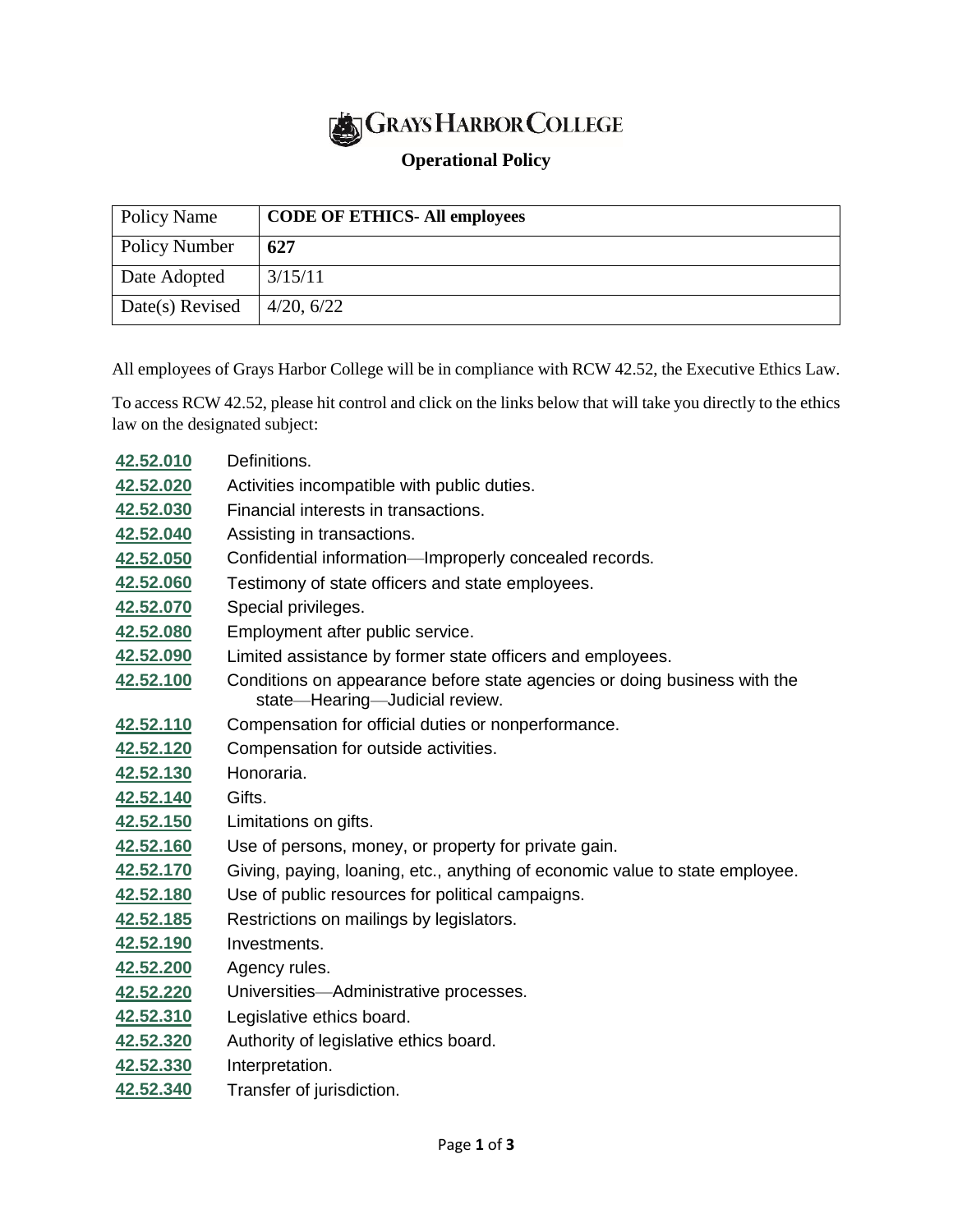| 42.52.350         | Executive ethics board.                                                                                                           |
|-------------------|-----------------------------------------------------------------------------------------------------------------------------------|
| 42.52.360         | Authority of executive ethics board.                                                                                              |
| 42.52.365         | Executive branch agencies—Ethics advisors—Ethics training.                                                                        |
| 42.52.370         | Authority of commission on judicial conduct.                                                                                      |
| 42.52.380         | Political activities of board members.                                                                                            |
| 42.52.390         | Hearing and subpoena authority.                                                                                                   |
| 42.52.400         | Enforcement of subpoena authority.                                                                                                |
| 42.52.410         | Filing complaint—Whistleblower protection—Penalty for reprisal or retaliation.                                                    |
| 42.52.420         | Investigation.                                                                                                                    |
| 42.52.425         | Dismissal of complaint.                                                                                                           |
| 42.52.430         | Public hearing-Findings.                                                                                                          |
| 42.52.440         | Review of order.                                                                                                                  |
| 42.52.450         | Complaint against legislator or statewide elected official.                                                                       |
| 42.52.460         | Citizen actions.                                                                                                                  |
| 42.52.470         | Referral for enforcement.                                                                                                         |
| 42.52.480         | Action by boards.                                                                                                                 |
| 42.52.490         | Action by attorney general.                                                                                                       |
| 42.52.500         | Optional hearings by administrative law judge.                                                                                    |
| 42.52.510         | Rescission of state action.                                                                                                       |
| 42.52.520         | Disciplinary action.                                                                                                              |
| 42.52.530         | Additional investigative authority.                                                                                               |
| 42.52.540         | Limitations period.                                                                                                               |
| 42.52.550         | Compensation of ethics boards.                                                                                                    |
| 42.52.560         | Communications from an employee organization or charitable organization-<br>Distribution by state employee.                       |
| 42.52.570         | Private business activity policy-Department of fish and wildlife-Parks and<br>recreation commission.                              |
| 42.52.575         | Information about scholarship opportunities.                                                                                      |
| 42.52.800         | Exemptions—Solicitation for state capitol historic furnishings and preservation<br>and restoration of state legislative building. |
| 42.52.801         | Exemption-Solicitation to promote tourism.                                                                                        |
| 42.52.802         | Exemption-Solicitation for Washington state legacy project, state library, and<br>archives account.                               |
| <u>42.52.8021</u> | Exemption-Solicitation for Washington state flag account.                                                                         |
| 42.52.8022        | Exemption-Informational or educational meetings regarding legislative issues.                                                     |
| 42.52.8023        | Exemption-Gina Grant Bull memorial legislative page scholarship account.                                                          |
| 42.52.8024        | Exemption-Rosa Franklin legislative internship program scholarship.                                                               |
| 42.52.803         | Exemption-Solicitation for legislative oral history account.                                                                      |
| 42.52.804         | Exemption-Health profession board or commission-Professional opinions.                                                            |
| 42.52.805         | Solicitation for charitable activities of executive branch state employees—<br>Limitations-Definitions.                           |
| 42.52.810         | Solicitation for the legislative international trade account-Report.                                                              |